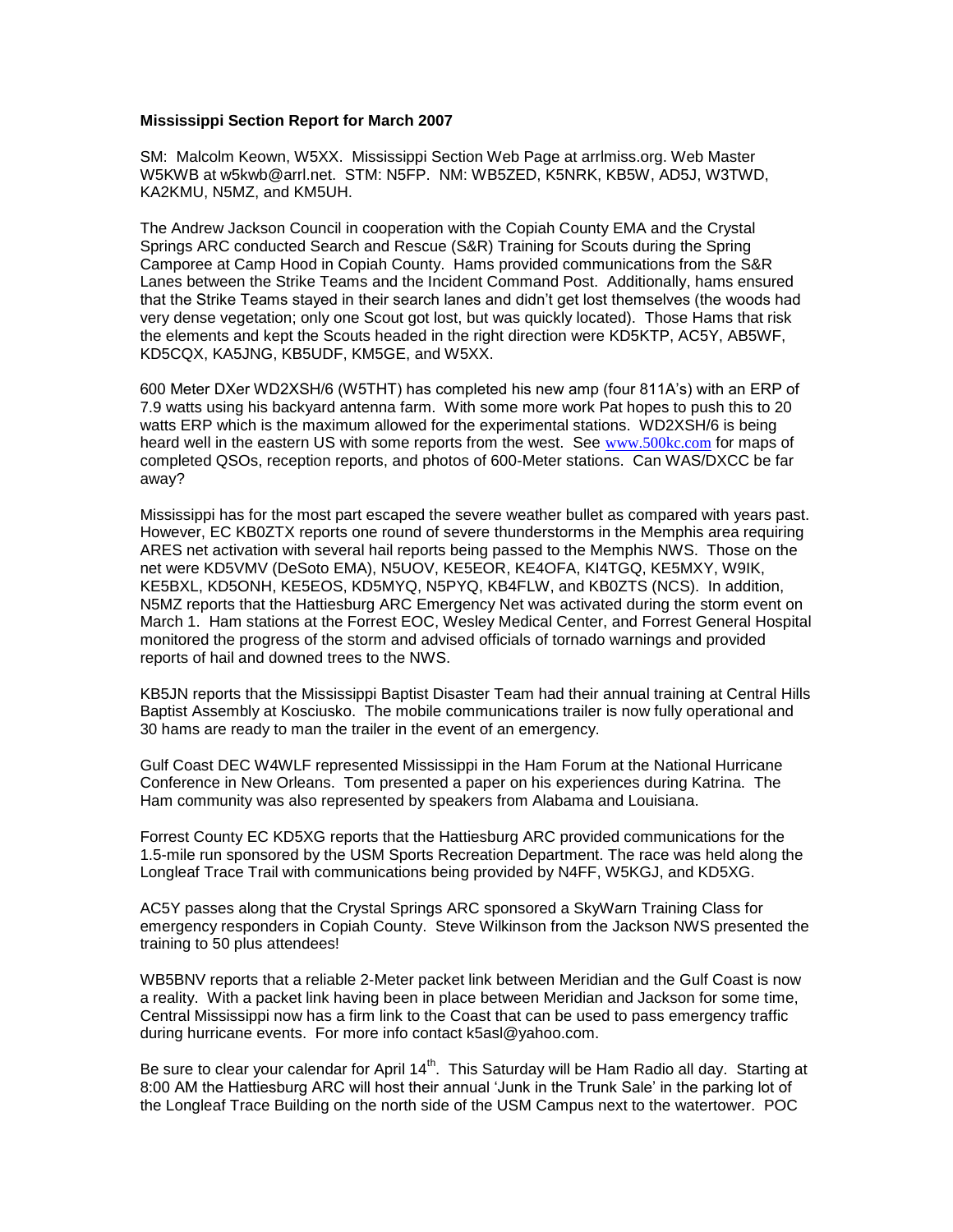is AC5E at [ac5e@comcast.net](mailto:ac5e@comcast.net). VE Exams will be held at 1 PM in Allen's Trophy Shop in Historic Downtown Hattiesburg.

And then a few miles down the road at Wiggins, the Magnolia DX Association will have their Spring Picnic at the Roadside Park on US 49 starting about noon. You are guaranteed to hear plenty of QRM/QRN regarding Tall towers and Tall tales about strange places like Swains Island and Scarborough Reef. POC is [n5fg@mdxa.org](mailto:n5fg@mdxa.org).

Following the Picnic (about 2:45), Gulf Coast DEC W4WLF will lead an expedition from the Roadside Park to the newly activated McHenry Emergency Repeater Site which is located at the WXXV Transmitter Facility east of US 49 on Wire Road. This is about 15 minutes from the Roadside Park. Located in the facility are a D-Start Repeater, the 147.165 K5GVR Repeater, and the 147.375 MDXA Repeater, as well APRS and Digi Machines. If you don't come to the picnic, but want to visit the WXXV Site, contact [w4wlf@arrl.net](mailto:w4wlf@arrl.net).

And to finish out April, The Tupelo ARC is sponsoring 'Papa Jack Trade Day' at the Tupelo Club House at the Airport on April 28 starting at 8 AM. Prizes and food. POC: WJ5K at wi5k@yahoo.com or KD5NSP at kd5nsp@arrl.net.

Congratulations to the following on their upgrades: KE5AZT – Brookhaven; KE5BOC – Cleveland; KE5CAO – Gautier; KE5DHD – Meridian; KD5EFG – Guntown; KC5FAC – Jackson; KE5FTF - Ocean Springs; KE5HJC – Flora; KE5IHO – Hattiesburg; KE5IKC – Purvis; KE5JJB – Purvis; KE5KBG – Falkner; KE5KRD – Corinth; KE5KRE – Corinth; KE5KJS – Petal; KE5KRF – Corinth; KE5KRG – Iuka; KE5KVM – New Site; KE5LCP – Batesville; KE5LWZ – Iuka; KE5LXA – Iuka; KE5MAV – Iuka; KE5MIS – Coffeeville; KE5MLG – Pelahatchie; KE5MOZ – Vancleave; KD5NDU – Water Valley; KD5NOI – Hattiesburg; KC5PIA – Laurel; KD5RGT – Smithdale; KE4RXB – Glen; KD5SBB – Baldwyn; KD5UBC – Jackson; KC5UDM – Oxford; KD5UJJ – Laurel; N5VWS – Meridian; N5VYW – Osyka, KB5WAT – State Line; KB5WAU – State line; KD5WYM – Brookhaven; N5XZF – Ellisville; KD5YBE – Saltillo; N5YWP - Flowood; KD5ZXL – Natchez; N5ZNT – Bogue Chitto (way to go Jeffery!).

Also congratulations are in order for KE5JKC who completed FEMA Courses 100/200/700/800.

Welcome to new Mississippi Hams: KE5MUO, Marion – Columbus; KE5MUP, William – Starkville; KE5MWB, Jon – Meridian; KE5MWC, Ronnie – Richton; KE5MWD, John – Hattiesburg; KE5MXC, Richard – Oxford; KE5MXD, Wendy – Meridian; KE5MXY, Bennett – Olive Branch; KE5NBC, Samuel – Hernando; KE5NBD, Tommie – Hernando; KE5NBE, Dan – Columbus; and KE5NGT, Melanie – Gulfport.

In addition, welcome to new ARRL Members: KE5AZT – Brookhaven; KC5BBY – Brandon; KE5BYF – Columbus; AB5DA – Jackson; KD5GHV – Magee; N5ILU – Hattiesburg; WJ5K – Tupelo; AC4JB – Hernando; KC5KPG – Starkville; WB5LKC – Saucier; KE5MFN – Mississippi State; KE5MUP – Starkville; KE5MWA – Gulfport; KE5MWB – Hattiesburg; KE5MVZ – Gulfport; KE5NBC – Hernando; KE5NBD – Hernando; WA4RAU – Lumberton; KG5SX – Hattiesburg; KD4OFA – Hernando; AD5TJ – Poplarville; N5UCF – Gulfport; N5UIQ Gulfport; KD5VHX – Senatobia; WV5Z – Union;

Newsletter/Club Reports: Hattiesburg ARC (AC5E), Jackson County ARA (KB5FHX), Vicksburg ARC (W5WAF)

DEC/EC Monthly Reports: WB5CON (NE MS), KD5CQT (Jackson), KC5EAK (Pearl River), WB5GUD (Newton), KD5GWM (Lauderdale/Clarke), WX5N (Prentiss), N5TBB (Tippah/Benton), W4WLF (Gulf Coast), K5WSY (Tishomingo), KD5XG (Forrest), N5ZNT (SW MS), KB0ZTX (Marshall).

PIC Report: N5TBB